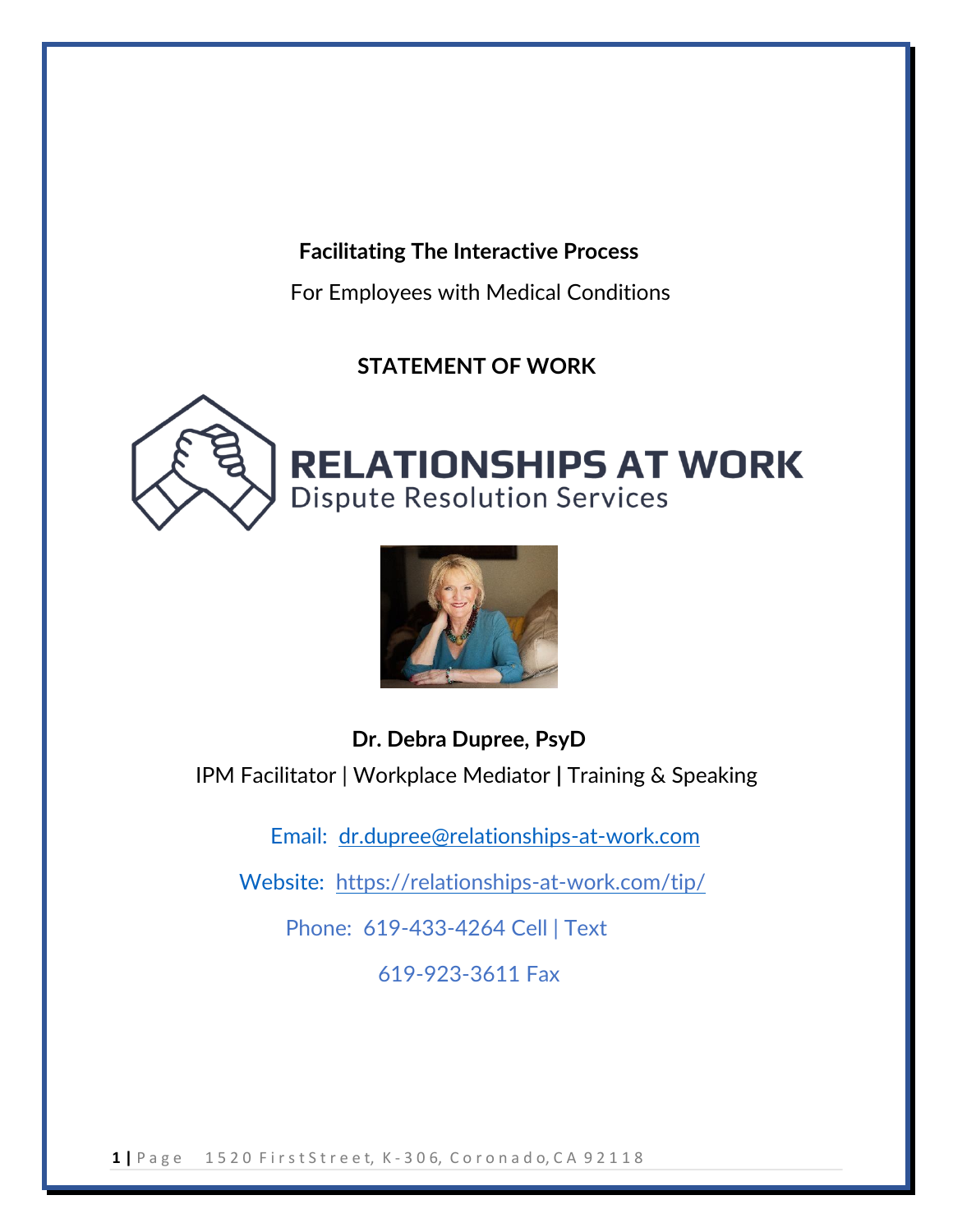

l

## **STATEMENT OF WORK & PRICING SHEET for 2022-2025**

| <b>SERVICE</b>                                        | <b>INCLUSIVE OF THE FOLLOWING</b>                                                                                                                                                                                                                                                                                                                                                                                                                                                                                                                                                                                               | 2022-2025 RATE*                           |
|-------------------------------------------------------|---------------------------------------------------------------------------------------------------------------------------------------------------------------------------------------------------------------------------------------------------------------------------------------------------------------------------------------------------------------------------------------------------------------------------------------------------------------------------------------------------------------------------------------------------------------------------------------------------------------------------------|-------------------------------------------|
| The Interactive<br><b>Process Meeting</b><br>(TIPM)   | Pre-IPM set-up, scheduling, communication via interim<br>$\bullet$<br>email and phone/video conferencing<br><b>Pre-IPM Documentation Review</b><br>٠<br>IPM Facilitation (1.25 hours)<br>$\bullet$<br>IPM Summary Report (1.25 hour)<br>$\bullet$<br>IPM services remain available via ZOOM or MS Teams<br>$\bullet$<br><b>Video Conferencing</b><br>On-site meetings available upon request; travel billed<br>$\bullet$<br>separately from flat rate.<br><b>NOTE:</b><br>For IPM cancellations 24 hours or less, a<br>$\bullet$<br>cancellation fee of \$195 applies                                                           | \$600 per TIPM                            |
| <b>Hourly Rate Services</b><br>(outside of Flat Rate) | Additional Meeting time outside in excess of 1.25<br>$\bullet$<br>hours included in flat rate<br>Completion of DWC Notice of Offer on behalf of<br>$\bullet$<br>Employer   Claims Administrator for work-related medical<br>conditions<br><b>Correspondence to Medical Providers with</b><br>$\bullet$<br>Customized Questionnaires to frame issues for resolution<br>of accommodation issues<br><b>Travel</b> (inclusive of mileage)<br>$\bullet$<br>Other specialized requests such as Fitness for Duty (FFD)<br>$\bullet$<br>coordination<br>Extended consultative meetings and/or research on<br>$\bullet$<br><i>issues</i> | \$195 per hour                            |
| Training<br>(Customized)                              | Training is available in the following customized formats to meet<br>your needs:<br>1-hour, 2-hour, half-day, and full-day training<br>Delivered on-site or via ZOOM<br>PROFESSIONAL DEVELOPMENT for Administrative<br>$\bullet$<br>Assistants<br>REASONABLE<br><b>ACCOMMODATION</b><br>training<br>for<br>٠<br>supervisors, managers and administrators.<br>LEADERSHIP DEVELOPMENT for emerging leaders                                                                                                                                                                                                                        | Pricing varies                            |
| Job Descriptions<br>and Job Analyses                  | Development of detailed job analyses and updated job<br>descriptions                                                                                                                                                                                                                                                                                                                                                                                                                                                                                                                                                            | Pricing depends on scope<br>of project    |
| Dispute Resolution<br>Services                        | Workplace Mediation and Facilitated Dialogue services to<br>address team conflict and challenged working relationships                                                                                                                                                                                                                                                                                                                                                                                                                                                                                                          | Pricing varies with scope<br>of services. |

Contracted rates and services as negotiated with San Diego and Imperial Counties JPA are extended to individual school districts for IPMs for employees with non-work related medical conditions and/or non-JPA members.

**2 |** P a g e 1 5 2 0 F i r s t S t r e e t, K - 3 0 6, C o r o n a d o, C A 9 2 1 1 8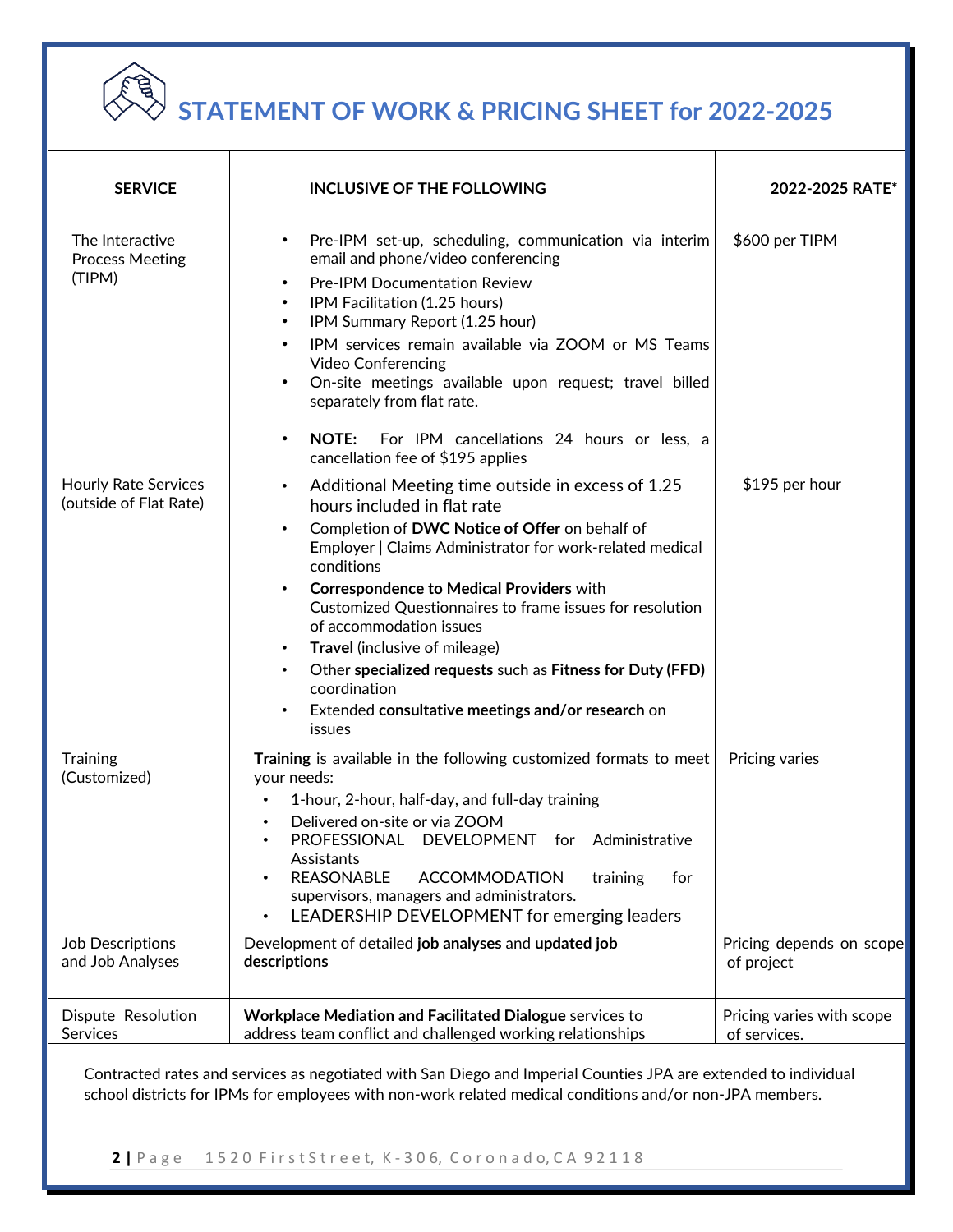

**Visit <https://relationships-at-work.com/tip/>**

## **Here's what you'll find:**

- **1)** Access a **[narrative overview](https://relationships-at-work.com/tip/)** [of](https://relationships-at-work.com/the-interactive-process-for-reasonable-accommodation/) the laws involved and what happens at the interactive process…how to get started with a 4-step process to follow.
- **2)** A **[10-minute video](https://youtu.be/hiCKM6cT18Y)** [th](https://relationships-at-work.com/the-interactive-process-for-reasonable-accommodation/)at explains the interactive process. Something to share with your colleagues, employees and supervisors who participate in the process or help manage the process.
- **3)** Schedule a **[pre-IPM phone call](https://meetwithdebradupree.as.me/15minutePre-IPMConsult)** [to](https://meetwiththemindsetdocdebradupree.as.me/SchedulingTIPM) discuss the upcoming IPM or make arrangements to meet 15 minutes prior to the start of the IPM to familiarize with the issues and concerns presented by the employee's medical condition.
- **4)** Use the **[easy, online scheduler](https://meetwithdebradupree.as.me/IPMviaVIDEO)** to find a time that works for you. Complete a short questionnaire to provide needed information, upload the employee's job description, medical documentation, and 'leave' history.

NOTE: Services are delivered via ZOOM Video Conferencing – instructions for access provided during the scheduling process. On-site IPMs available only upon request.

**5)** Additional forms available upon request:

l

- **a** TIP Online: a guide to share participants new to the process with tips on the optimal environment for participating on ZOOM and an overview of the meeting structure.
- **b** Checklist for managing the Interactive Process
- **c** Sample Chronological Medical | Leave History Template
- **d** Employee 'Consent to Exchange Medical Information' Form
- **e** Flowcharts to guide you along the way
- **6)** And **[SUBSCRIBE to 'Decoding the Conflict Mindset'](https://relationships-at-work.com/subscribe/)** [–](https://relationships-at-work.com/podcasts/) a monthly podcast with breaking news from Subject Matter Experts about tips and strategies on managing employees in conflict. SUBSCRIBE to '[Monthly Q&A with Felicia and Debra](https://relationships-at-work.com/subscribe/)' where 'hot topics' are discussed that impact employers and employees when medical conditions impact the ability to 'be at work, stay at work, and perform the work.'
- **7) [Let's Talk](https://meetwithdebradupree.as.me/LetsTalk)** to discuss 'training' and 'professional development' opportunities for you and your administrative and management staff. Many accommodation missteps happen at the frontline of supervision. Train your Principals, Assistant Principals and Management Staff on how to effectively respond to the impact of medical conditions on 'being at work, staying at work, and performing the work' and how to involve you early on.

As part of your annual professional development requirements, consider training for your administrative staff on effective workplace communication and conflict management strategies.

**3** | Page 1520 First Street, K-306, Coronado, CA 92118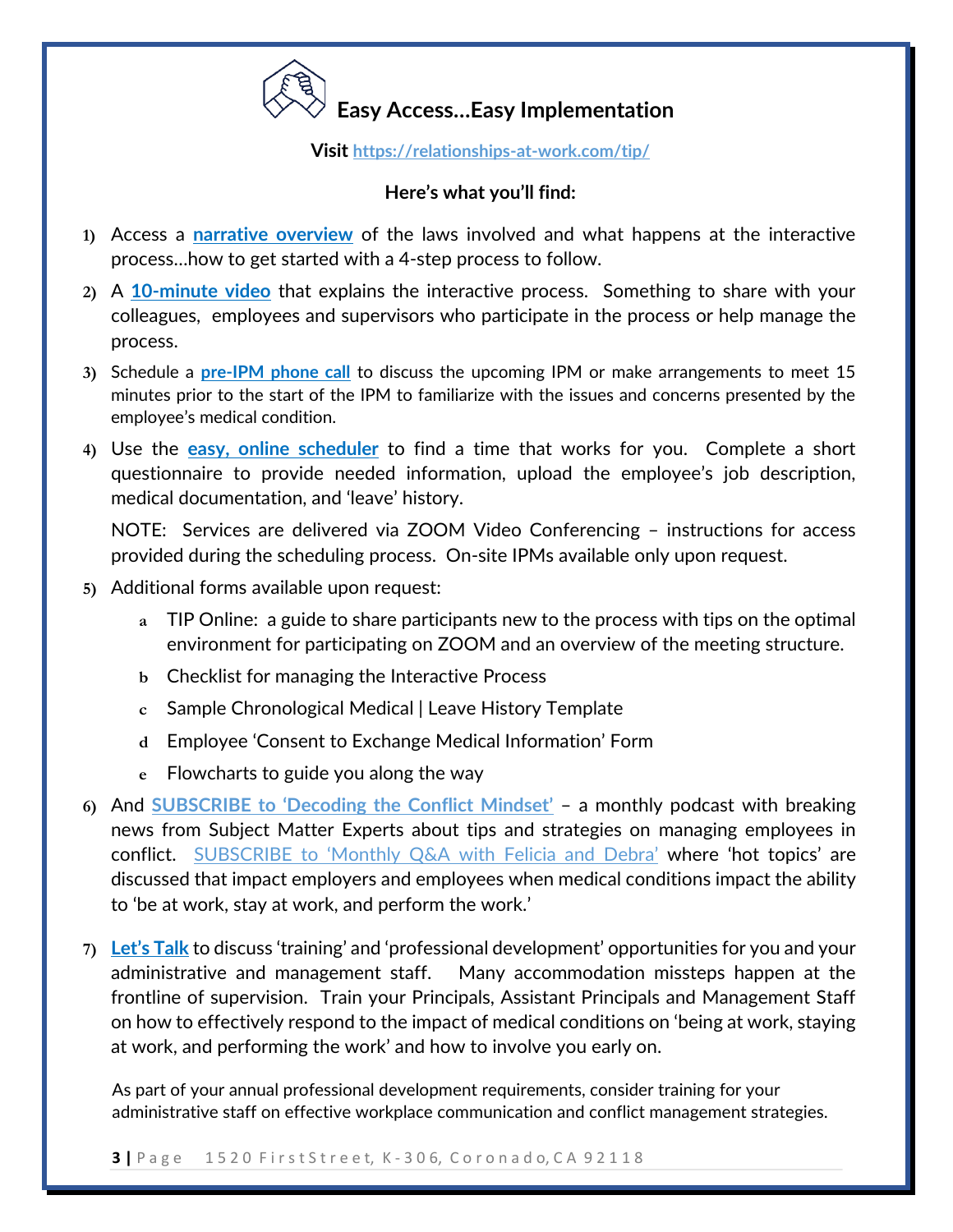

**Debra Dupree** is a Workplace Mediator, Workforce Management Consultant, International Trainer and Keynote Speaker with 30+ years of experience.

She provides organizational consultation on employee-management relations, professional development training opportunities, workshops on disability and reasonable accommodation practices, and dispute resolution strategies. Debra has an extensive training and conflict management background, training professionals throughout North America in workplace mediation and leadership strategies. She was rated in the top ten trainers for SkillPath Corporate Strategies by workshop participants.

- Her clients include a range of public and private entities such as the San Diego County Office of Education Joint Powers Authority, the Department of Navy - Southwest Region, County of Imperial, Imperial Irrigation District, Imperial Valley Housing Authority, Cal Poly Pomona, Cal State San Marcos, Cal State Sacramento, Cal State Fullerton, Port of San Diego, Honeywell, Qualcomm, Boeing, Eastern Municipal Water District, Helix Water District, Hewlett Packard, SkillPath Corporate Strategies and many more.
- Her book "Uncovering the Psychology of Good Bosses vs. Bad Bosses and What It Means for Leadership" is based on her many years of mediation experience and doctoral level research. She has authored numerous articles | eBooks and launched the **Trilogy Workshop Series on Navigating the Interactive Process** now available through self-study webinar and live practicums.
- Debra also hosts 'The Monthly Q&A' with JPA Representative Felicia Amenta and 'Decoding the Conflict Mindset' monthly podcast. Debra's disability and medical background cover more than 30 years achieving the following certifications:

## **Vocational Assessment & Disability Management:**

1986: Certified Rehabilitation Counselor (CRC) & Licensed Marriage & Family Therapist (LMFT)

- 1990 & 2000: Certified Ergonomic Evaluation Specialist (CEES)
- 1990: Certified Case Manager (CCM) & Windmills Certified Professional in Disability Awareness
- 1997: Certified Professional in Disability Management (CPDM)
- 2002: Certified as a Woman-Business Owned Enterprise (WBE)
- 2005: Advanced Practitioner in Workplace Mediation (AP)

l

- 2008: Certified High Conflict Diversion Professional (Psychological Disabilities)
- 2010: Certified Conflict Coach (Manager-Employee Relations)

Debra served as the President of the California Association of Rehabilitation Counselors when the Americans with Disabilities Act (ADA) was passed and on the Board of Directors when major changes to the California Workers' Compensation were enacted by Legislature in 1994. She was featured in Newsweek as one of San Diego's top psychotherapists, recognized by the Los Angeles Federal Executive Board for her workplace mediation expertise, and distinguished as a leader in dispute resolution by the Southern California Mediation Association and the Association for Conflict Resolution.

Today, she is on the Board of Directors for the Southern California Mediation Association (SCMA) and Chair of the Employment Mediation Institute. She also serves as a Panel Member for the Employment Mediation Division of the American Arbitration Association. She is also affiliated with DMEC, RIMS, ASSE, ACSA, PARMA, ABA, AAA, ICDR, and more.

**4 |** P a g e 1 5 2 0 F i r s t S t r e e t, K - 3 0 6, C o r o n a d o, C A 9 2 1 1 8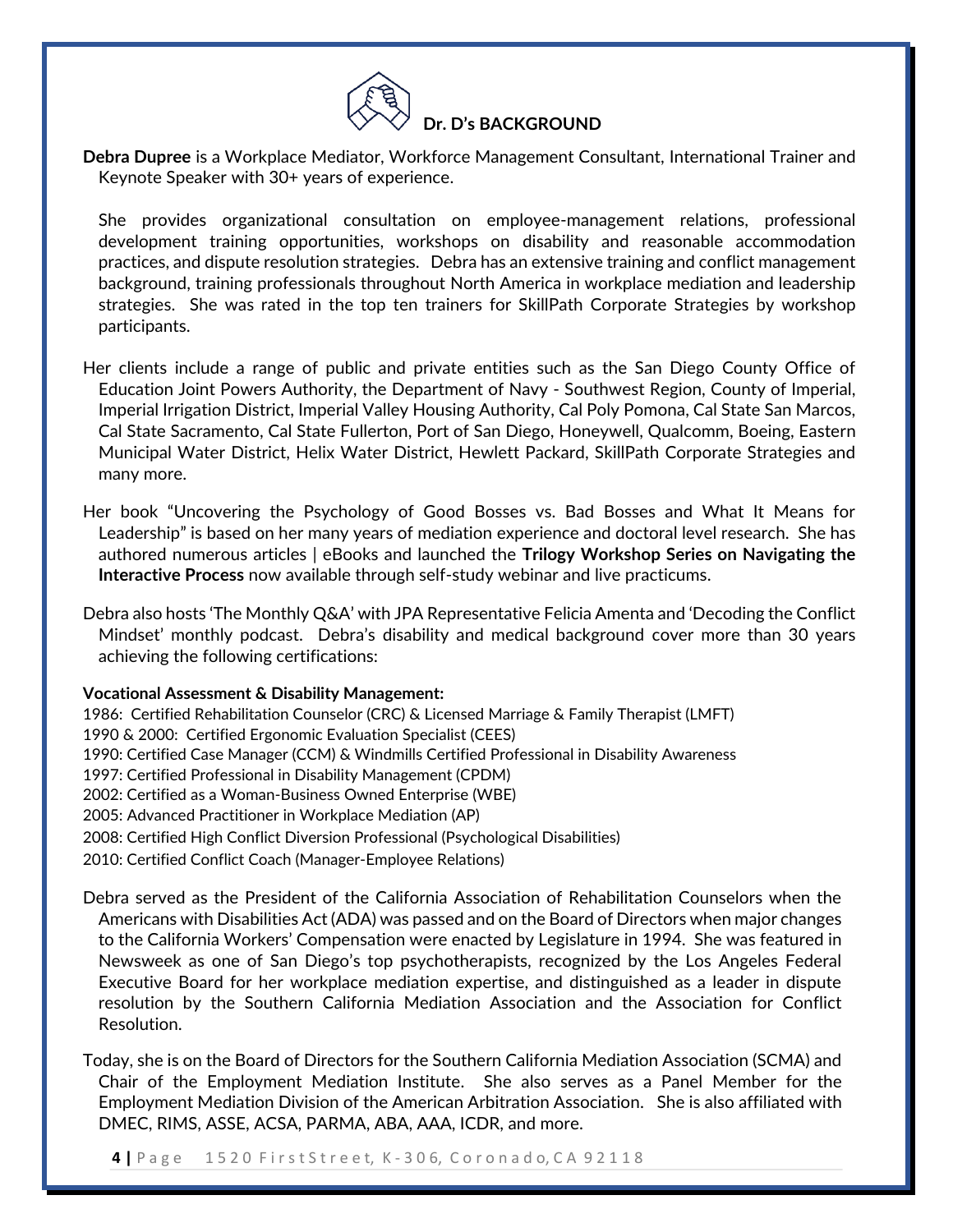

## **OVERVIEW**

**The Interactive Process (TIP)** is a way for the employee with the medical condition to work with their employer in a confidential and collaborative process when medical limitations exist to explore how to restore the employee to full functioning in the essential functions of their job - with or without accommodation.

Hi, I'm Dr. Debra Dupree, PsyD, and I assist employers and employees navigate through the process and the laws that apply.

Together, we explore and mutually reach resolution(s) on how to help employees "be at work, stay at work, and perform the work" of their assigned jobs to meet business needs without "direct threat" or "undue hardship."

## **HOW TO CONTACT DR. D**

PHONE: 619.433.4264

WEBSITE: https://relationships-at-work.com

EMAIL: Dr.dupree@relationships-at-work.com

# TIP ONLINE

## How to access via ZOOM or Phone

Thank you for joining me online to facilitate the interactive process.

If you are a first-time ZOOM participant, be sure to check out your connection BEFORE the start time of the IPM so there are no delays in getting started on time. Allow 75 minutes plus 15.

Click here to watch this **SHORT [8-minute](https://relationships-at-work.com/the-interactive-...) VIDEO** to familiarize yourself with what is covered at the meeting.

On the day of the meeting, plan to logon 3-5 minutes before the start time by clicking here (or copy/paste) the URL into your browser:

1) Video participation: [https://relationships-at](https://relationships-at-work.zoom.us/j/9071654400?pwd=WWdNaXlqRXptV3BEdG9BWVVhMHJPZz09)[work.zoom.us/s/9071654400?pwd=WWdNaXlqRXptV3BEdG9BW](https://relationships-at-work.zoom.us/j/9071654400?pwd=WWdNaXlqRXptV3BEdG9BWVVhMHJPZz09) [VVhMHJPZz09#success](https://relationships-at-work.zoom.us/j/9071654400?pwd=WWdNaXlqRXptV3BEdG9BWVVhMHJPZz09)

If prompted, enter Password: Dupree2020

2) While Video is preferred but if not available, dial: 1-669-900-6833. Enter the following information: Meeting ID: 907 165 4400 | Password: 466914

**Note:** This is confidential information for protection of the employee with a medical condition. Do not pass it on to anyone who is not essential to the meeting. All parties first enter Dr. D's "Waiting Room" before entry into the meeting.

I look forward to working with you.

Stay safe...stay healthy...stay positive!

Dr. Debra Dupree, Workplace Mediator & IPM Facilitator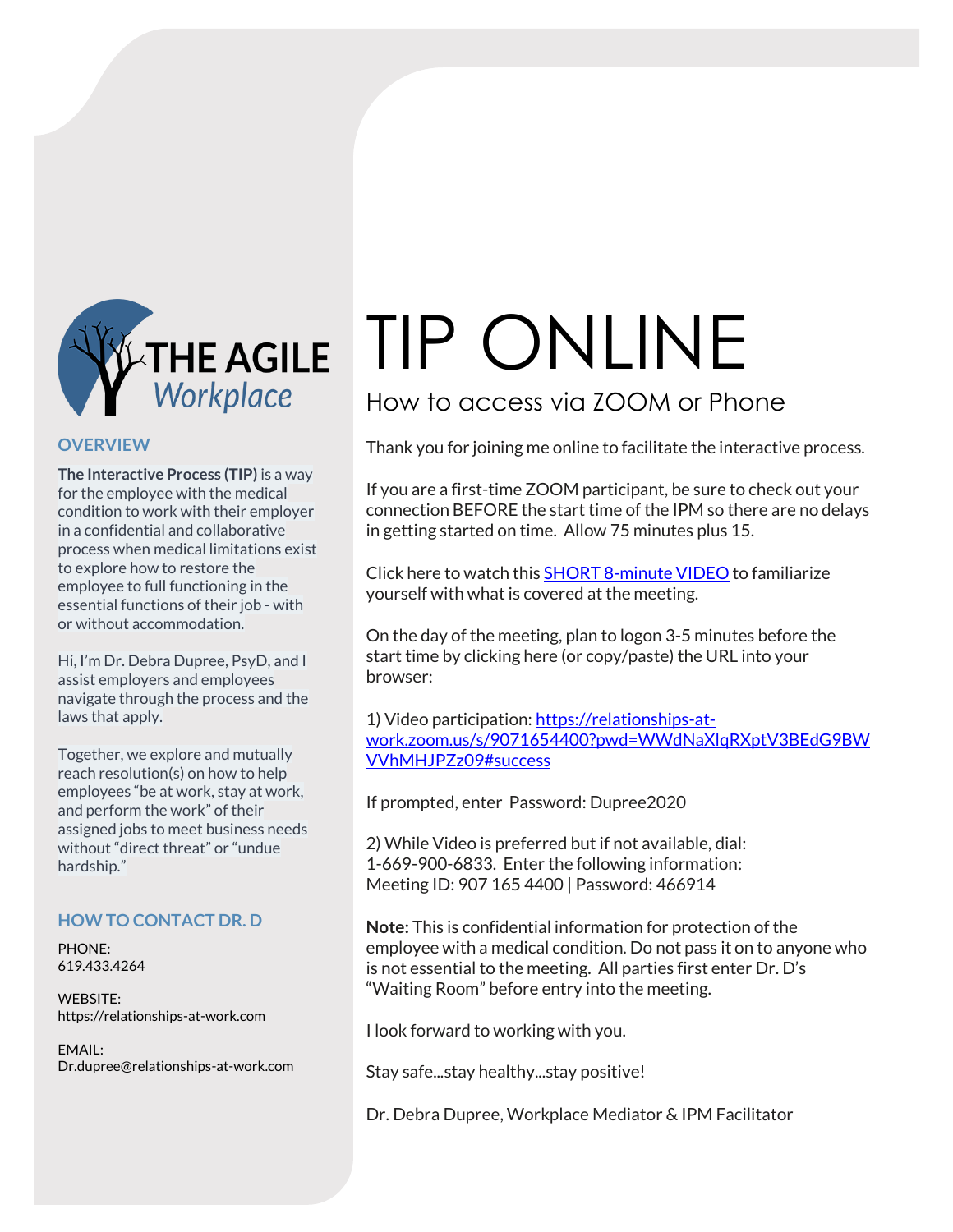- **TIPS FOR ZOOM USE: 1)** Sit or stand so that the screen of your device is at eye level.
	- **2)** Avoid sitting in front of a window as the bright light from outdoors will create a "halo" effect and darken your face (like taking a photo with the sun behind you).
	- **3)** Choose a quiet space to minimize distractions from others in the household, pets, and noises.
	- **4)** Have some water nearby to keep hydrated.

## **HOW THE MEETING WILL GO: 1) WELCOME & INTRODUCTIONS:**

 Dr. D facilitates by welcoming all participants and having them introduce themselves and the role they play at the IPM.

An overview of the process is then presented to highlight relevant laws that drive the purpose of the meeting, introduces key terms, and phases of the process to be covered in the 75- to 90-minute duration.

## **2) MEDICAL INFORMATION REVIEW:**

Dr. D then presents the medical information available.

## **3) EMPLOYEE INPUT:**

The employee is asked to comment on how the medical condition impacts activities of daily living, agreement and/or disagreement with the medical provider's limitations, the recovery process and provide any other relevant information about the condition as it pertains to the ability to "be at work, stay at work or perform the work."

## **4) EMPLOYER OVERVIEW:**

The employer representative is asked to provide an overview of current department operations, the number of employees involved in comparable positions, and other factors relevant to the current situation.

## **5) REVIEW OF JOB DESCRIPTION and ESSENTIAL FUNCTIONS:**

The parties engage in a review of the essential functions and comparison to the medical limitations identified.

**6) DISCUSSION OF REASONABLE ACCOMMODATION(S):** The parties mutually discuss and explore the impact of the

 limitations on performance of the essential functions and what accommodation(s) might be possible.

## **7) EXPLORATION OF JOB ALTERNATIVES (as needed):** If accommodation is not readily achievable in the usual occupation, or if direct threat exists, the parties then address what current job alternatives are available and if the employee meets the job qualifications.

**8) SUMMARY OF OPTIONS AVAILABLE AND NEXT STEPS:** The parties summarize findings for next steps.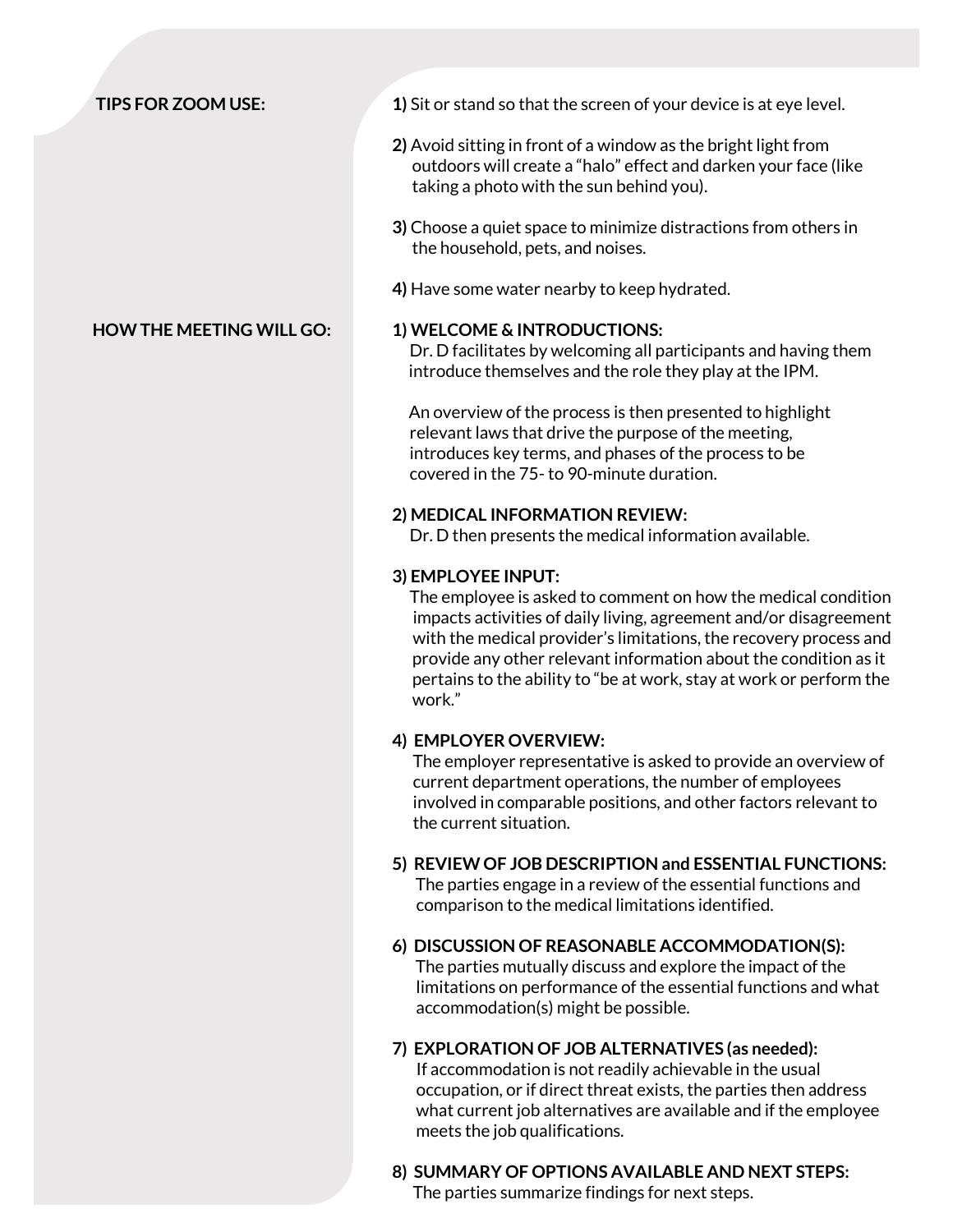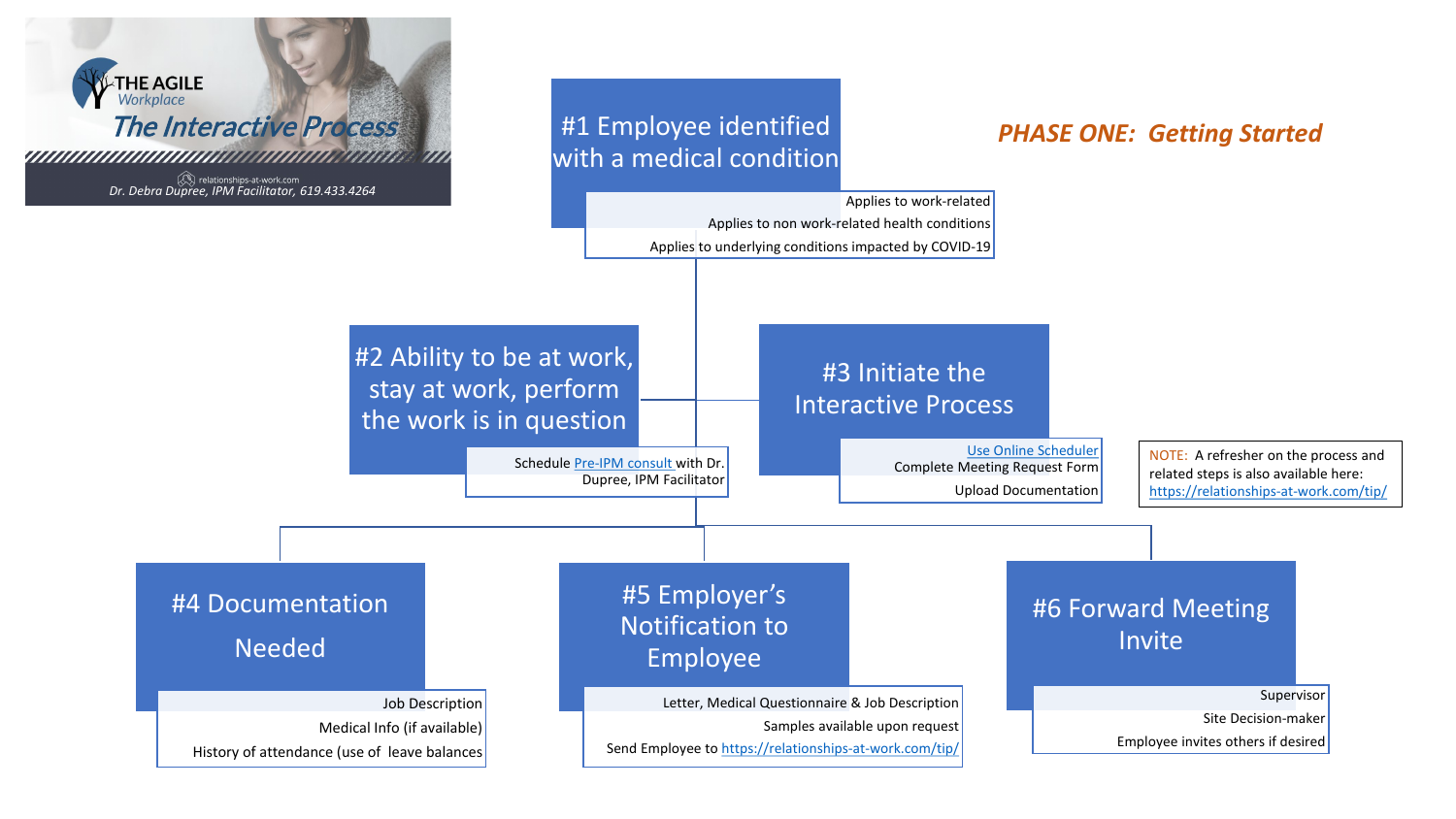## *PHASE TWO: What happens at the IPM?*



Agenda | Meeting Summary for later Review

Overview of Process

Workplace The Interactive Process relationships-at-work.com Dr. Debra Dupree, IPM Facilitator, 619.433.4264

**THE AGILE**